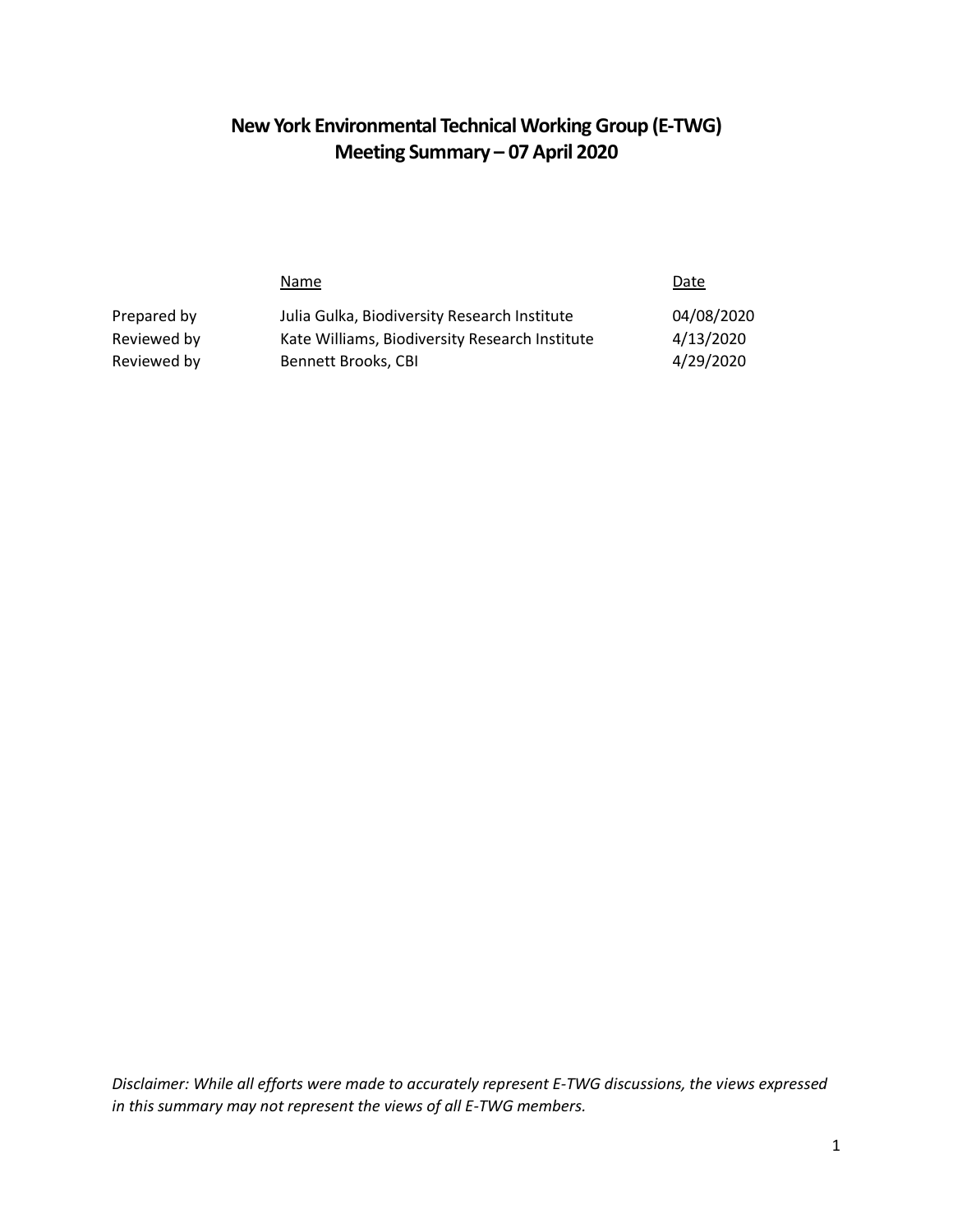## **Background**

As part of New York State's efforts to responsibly develop offshore wind energy, the New York State Energy Research and Development Authority (NYSERDA) convened the Environmental Technical Working Group (E-TWG) in 2018 to provide input to the state on environmental topics<sup>1</sup>. The seventh meeting of the E-TWG was held via video conference on 07 April, 2020. Nineteen E-TWG members participated in this meeting (Appendix A).

This meeting summary is intended to capture the key points of discussion and input from the E-TWG, as well as action items identified during the meeting. This summary is loosely organized according to the structure of the meeting agenda (Appendix B). Specific comments are organized by topical relevance, not necessarily the part of the agenda in which the comments were made. Opinions are not attributed to specific E-TWG members unless there is a clear reason to do so. For topics where there were differences of opinion among E-TWG members, this summary identifies areas of agreement as well as the different perspectives offered during meeting discussions.

## **Action Items**

The following action items to advance E-TWG objectives were identified during the meeting:

- Please **email support staff with any additional written comments on the E-TWG memo by Friday, April 10.**
- Support staff will work with the **BMP Specialist Committees to finalize Version 1.0 of summary documents and assess level of Committee agreement** for the marine mammal recommendations and joint recommendation on regional research and monitoring. **Recommendations will be incorporated into the next version of the memo** (as applicable).
- Support staff will incorporate feedback from the E-TWG into a next draft of the memo, and **send a revised version to the E-TWG by April 15.**
- **The next E-TWG conference call is April 16 from 9-11 am.** During this call, the group will discuss the revised draft, including whether recommendations that received near-consensus from Specialist Committees should be included in the memo. **Following this meeting, support staff will finalize the memo and submit it to the Public Service Commission no later than April 20.**

### **Welcome**

Bennett Brooks (Consensus Building Institute) opened the meeting with a brief review of the overall aim for the meeting: the development of a transmittal memo from the E-TWG to the New York Public Service Commission (PSC) that communicates wildlife mitigation and monitoring recommendations developed by the two best management practice (BMP) Specialist Committees.

### Meeting Goals

At the last E-TWG meeting in February, the group discussed the value and benefit of taking the outputs from the two BMP Specialist Committees and communicating that work to the PSC. Based on these discussions, support staff drafted a transmittal memo focusing on consensus and near-consensus recommendations, while also recognizing that there are topics that are either still in discussion or have not yet been discussed at the Committee level.

 $\overline{a}$ <sup>1</sup> For meeting agendas, summaries, and presentations, see: http://nyetwg.com/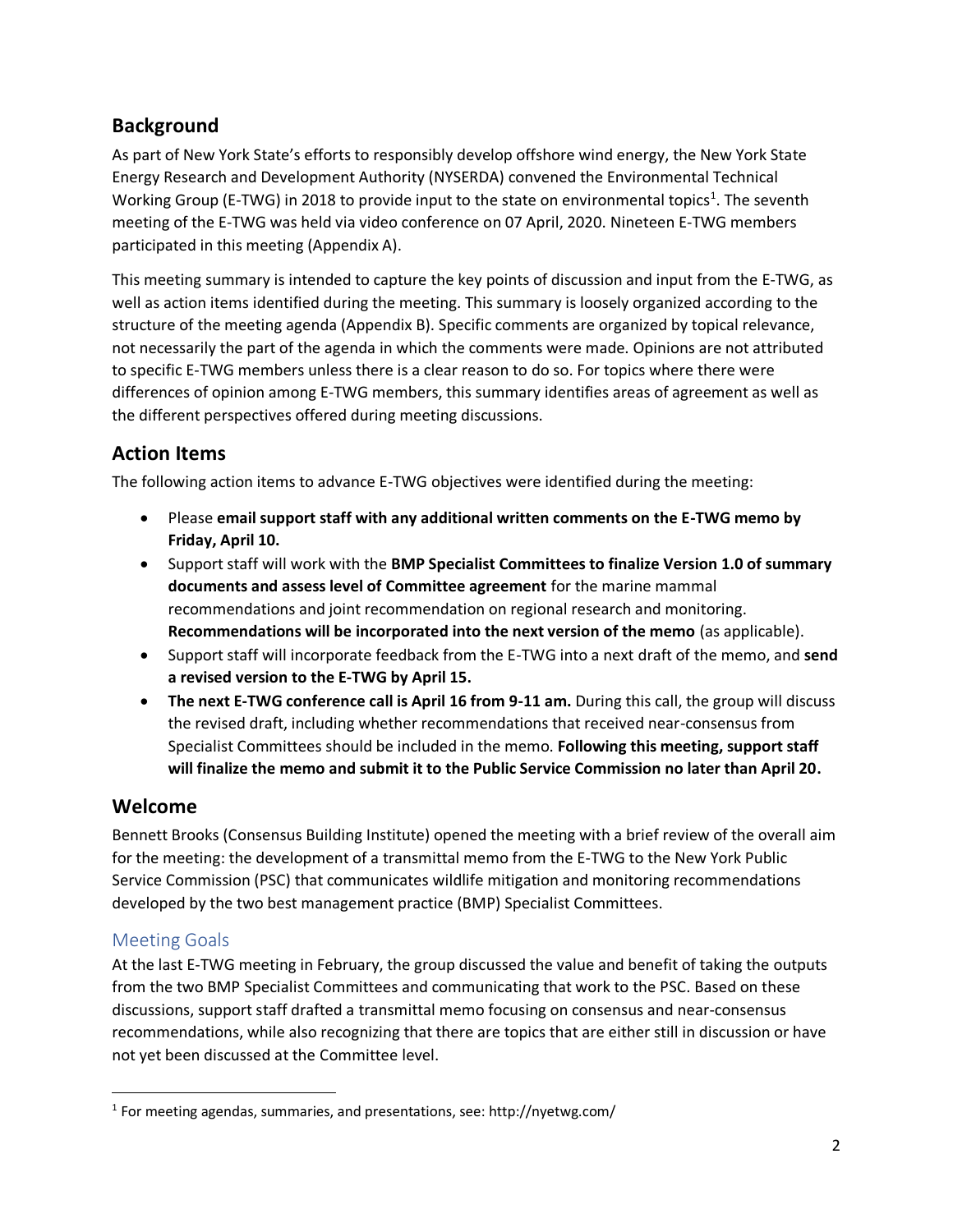### NY Process Update

Greg Lampman (NYSERDA) provided a brief update on the New York procurement process. During Governor Cuomo's State of the State Address in January, he announced that New York would procure at least 1000 MW of offshore wind in 2020. NYSERDA filed a petition with the PSC on January 28, which noted that NYSERDA's interpretation of the Phase 1 Order grants them the authority to include reasonable and appropriate environmental BMPs in the next solicitation. When the PSC issues the Phase 2 Order, they can either reinforce that interpretation, placing NYSERDA in the role of determining BMPs for inclusion, or they can maintain control of that decision and choose to consider the inclusion of BMPs directly into the Order.

NYSERDA also filed the draft supplemental generic environmental impact statement (SGEIS) on February 6. The public comment period for the SGEIS has closed, which has led to the current State Administrative Procedures Act (SAPA) process. The comment period for this process closes on April 20, and represents the last public process required by law for the issuance of a Request for Proposals. The PSC has scheduled a session on April 23, but we do not yet know whether the agenda includes the offshore wind procurement Order. However, it is possible that the Order could be issued the following day (at the earliest). Given that we do not have additional insight on the timing nor the potential for additional public comment processes, Greg encouraged the Committee to strive to submit a memo to the PSC by the April 20 deadline, in order to formalize E-TWG and Committee input into the procurement process.

As an aside, NYSERDA is also seeking stakeholder feedback related to potential impacts from COVID-19 and input on the timing of the next offshore wind solicitation. Feedback should be sent to offshorewind@nyserda.ny.gov by April 8.

### **Summary of the Recent BMP Specialist Committee Process**

Kate Williams (Biodiversity Research Institute) provided a brief overview of the progress of the two BMP Committees to-date. In the Phase 1 Order, the PSC expressed that they would consider BMPs developed by the technical working groups in relation to the next round of offshore wind solicitations. In response, the E-TWG formed the two BMP Committees to help inform state processes and to provide a forum for conversations.

In January 2020, both Committees conducted a full written review of their respective summary documents. Following this feedback, both Committees met remotely in February. The bird and bat Specialist Committee has since participated in an online survey to assess level of agreement on recommendations, which was then reflected in a revised version of the summary document. After some additional edits, which were reviewed with Committee members via email, the summary document was finalized and posted to the E-TWG website on March 31. The marine mammal and sea turtle Committee has continued to meet and make written revisions to the summary document through the present. At participants' request, sea turtles have been removed from the summary document for now, as discussions have focused solely on marine mammals to-date. In addition, there was one joint Committee recommendation on regional research and monitoring. This recommendation was initially included in both Committee documents, but based on Committee feedback, it now is a separate third document. We had a joint Committee call last week to discuss this recommendation and will be sending out a revised version of the document and a survey to assess Committee agreement shortly. The aim is to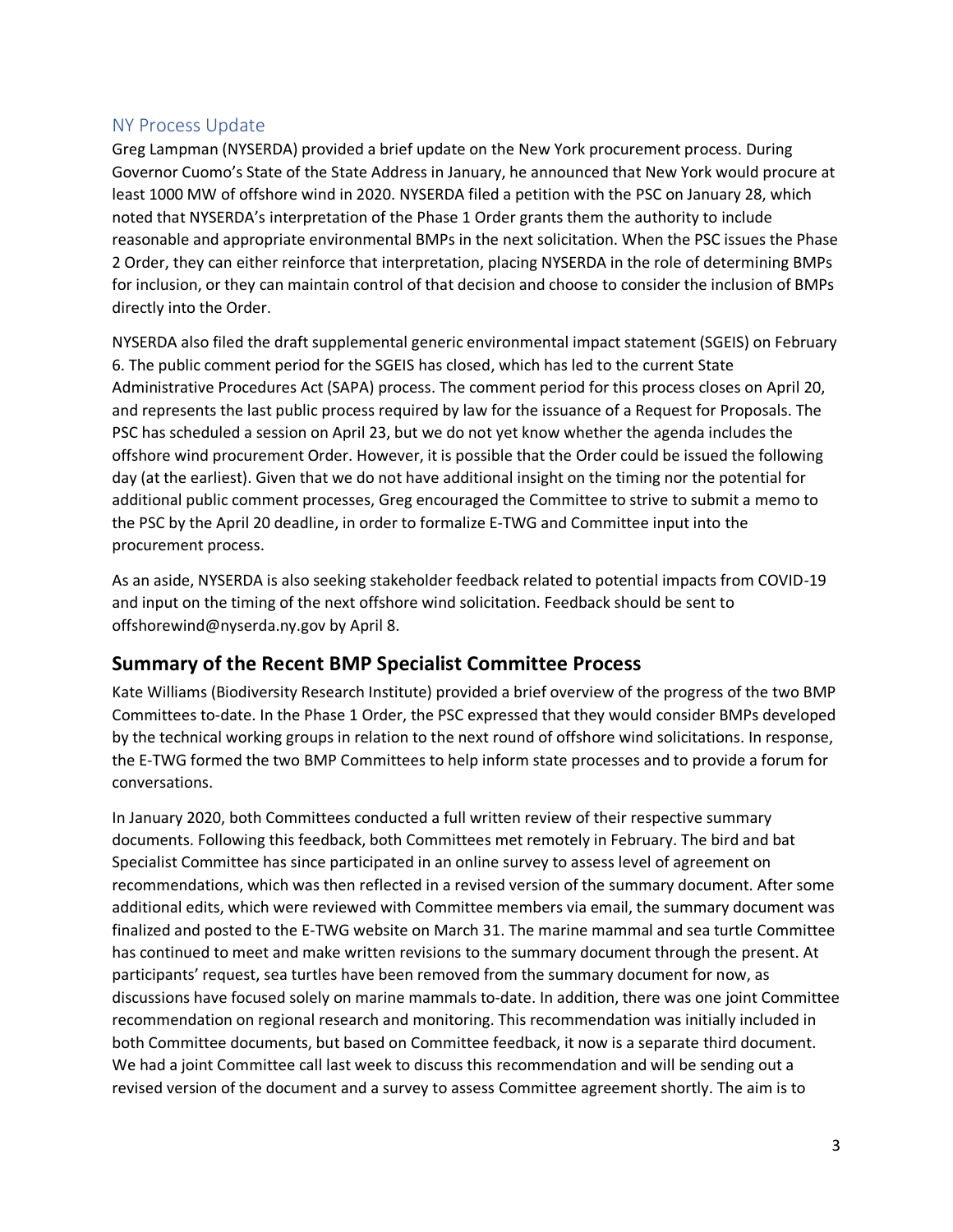have both the joint Committee document and the marine mammal summary document finalized to incorporate into the next version of the memo for E-TWG review next week.

### **Review of Draft Memo**

B. Brooks and K. Williams reiterated the merits of the E-TWG and Committee articulated consensus views in a memo to the PSC. But they also stressed the importance of all parties being comfortable with the product and processes. To that end, they emphasized that the memo could be structured in two distinct ways: 1) it could refer the Committee products to the PSC's attention, without endorsement of any recommendations, or 2) it could outline broadly supported recommendations for particular consideration. The second option more strongly reinforces the E-TWG role in the process, and is in line with what was discussed at the E-TWG meeting in February; however, given the short timeline for memo submission, support staff provided two drafts of the memo to demonstrate these two approaches. If the E-TWG cannot come to consensus on the memo, a third options would be to not submit anything to the PSC and rely on informal transmission of Committee efforts (the Department of Public Service, which supports the PSC, is already aware of Committee efforts through communication with NYSERDA).

#### *Discussion*

- The E-TWG agreed that Option 2 was the best course of action to be very clear about the recommendations and to share the progress and hard work of these Committees to date. Recommendations that do not get full Committee consensus will be considered for inclusion in the memo on a case-by-case basis.
- There may be additional opportunities to add recommendations into the memo after April 20, if the PSC process takes longer than outlined currently; but for now, the E-TWG should strive to submit the memo by the April 20 public comment deadline.

### Proposed Structure

The memo to the PSC includes: 1) an introduction on Committee process and key factors for the PSC's consideration, 2) a section where recommendations are presented (Option 2 only), and 3) a small conclusion with signatures. The aim is for the memo to be a succinct summary that can serve as an executive summary that the group is comfortable with. We want to avoid the possibility that individual comments submitted to the PSC could contradict the memo.

- **Introduction:** includes a paragraph that requests the PSC to consider the recommendations put forth by the two Specialist Committees, followed by a description of the inception and roles of the Committees. This section also highlights the need for flexibility to ensure that offshore wind is developed in an environmentally responsible but practicable way, recognizes that the development of recommendations is an ongoing process, and that the current recommendations do not necessarily represent top priorities.
- **Summary of Recommendations:** The recommendations are split into two categories: full consensus and near consensus. For each recommendation topic, a brief paragraph describes the focus of the recommendation and key points identified during Committee discussion. The full recommendation language is not included, which keeps the memo succinct and ensures that the reader must go to the summary documents to see the actual recommendations.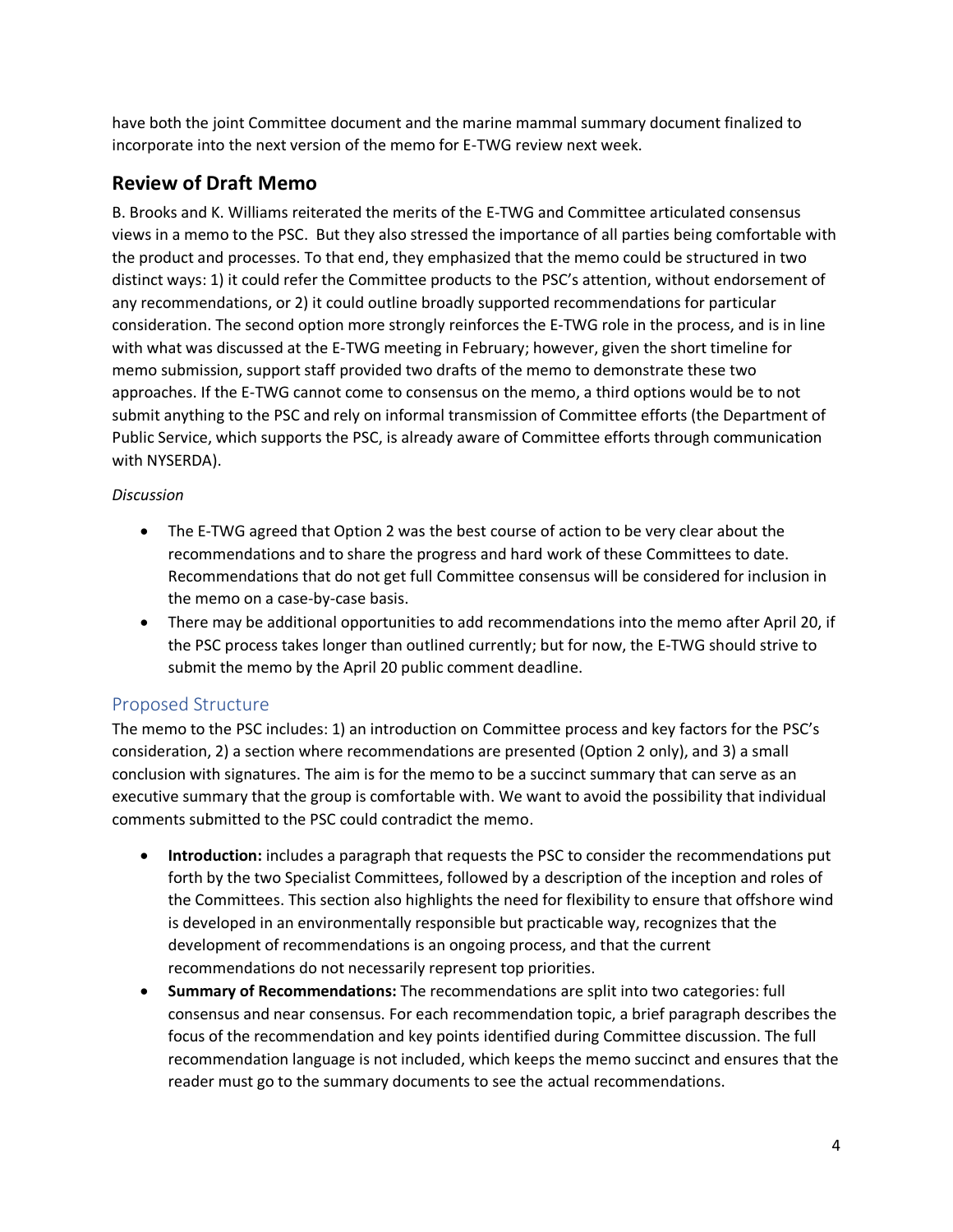• **Conclusion and signature:** Based on the involvement of NYSERDA in the procurement process, the letter will probably be directed by Kate Williams on behalf of the E-TWG, and it will be sent to NYSERDA as well as the PSC.

#### *Discussion*

- E-TWG members approved the overall structure of the memo.
- In response to a question, G. Lampman explained that the PSC and NYSERDA will examine the recommendations and choose whether to draft appropriate language to include in the Order and/or solicitation. The language in the memo and summary documents will not go into an RFP.
- Introduction section:
	- o Need to clarify the roles of observer vs. advisory members of the E-TWG.
	- $\circ$  The section highlighting additional considerations is both necessary and has an adequate level of detail.
	- $\circ$  Language should be modified to leave it to the discretion of the PSC and NYSERDA as to whether recommendations are included as contractual requirements.
	- $\circ$  The addition of phrasing like "additional information" or "evolving circumstances" should be added to the section about flexibility.
- Recommendations Section:
	- $\circ$  E-TWG members generally agreed that this section included a good level of detail for each recommendation.
	- o Recommendations from the marine mammal summary document, and the joint recommendation on regional research and monitoring, will be incorporated into this section if they have full or almost full Committee agreement. As noted above, topics without complete consensus will be reviewed by the E-TWG for inclusion on a case-bycase basis.
- Conclusions:
	- o The last page of the memo includes a list of E-TWG member entities. All E-TWG members should review this section and email support staff if the exact name of their entity should be adjusted.

### **Additional Discussion: Marine Mammal Committee Processes**

E-TWG members who also sit on the marine mammal BMP specialist Committee expressed concern that the Committee may be unable to resolve issues and come to agreement on recommendations on the April 20 timeline. The suggestion was made that a small group of Committee members work to revise recommendations and bring those changes back to the full Specialist Committee. This process, to some degree, is currently occurring, with developers working together to revise language that was intended to be tested with their eNGO counterparts. However, as there are other suggested Committee edits to the document in addition to these most recent suggestions, members felt it would be more efficient to review all changes at one time. Given the accelerated timeline for the Committee to finalize the summary document and assess Committee level of agreement, it was determined that the marine mammal summary document would be sent out to the full Committee for a "red flag" high level review before sending out the survey to assess level of Committee agreement. Support staff will send a revised version of the memo to the E-TWG by April 15, which will hopefully include some marine mammal and joint Committee recommendations for review.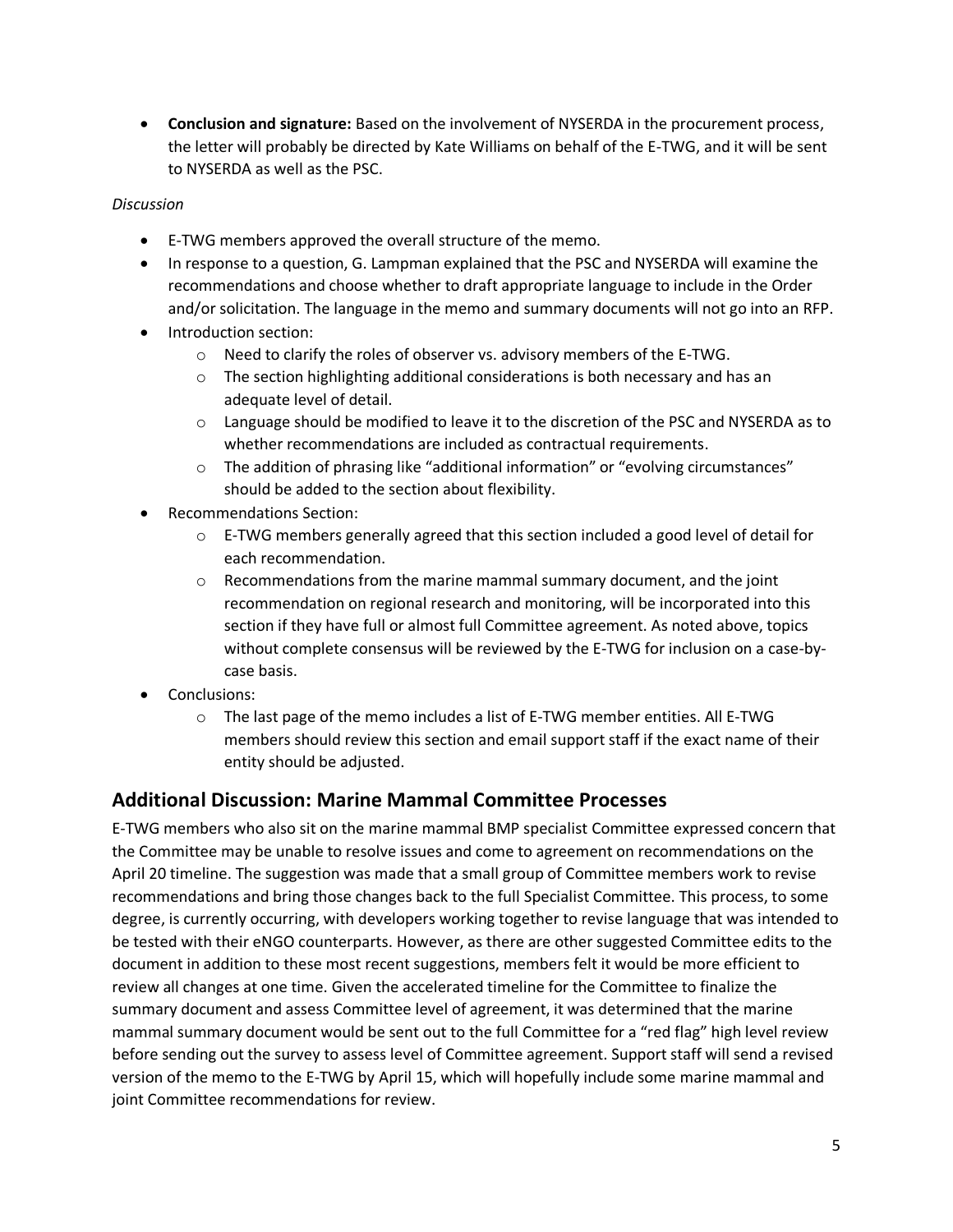## **Appendix A: List of Participants**

| <b>Point of Contact</b> | Organization                        | <b>Stakeholder Type</b>   | Role               |
|-------------------------|-------------------------------------|---------------------------|--------------------|
| Greg Lampman            | <b>NYSERDA</b>                      | <b>State Government</b>   | Convener/chair     |
| <b>Catherine Bowes</b>  | <b>National Wildlife Federation</b> | eNGO                      | Advisor            |
| Jenny Briot             | Avangrid                            | Developer                 | Advisor            |
| Koen Broker             | <b>Shell New Energies</b>           | Developer                 | Advisor            |
| Ali Chase               | <b>Natural Resources Defense</b>    | eNGO                      | Advisor            |
|                         | Council                             |                           |                    |
| <b>Elizabeth Gowell</b> | Ørsted                              | Developer                 | Advisor            |
| Francine Kershaw        | <b>Natural Resources Defense</b>    | eNGO                      | Advisor            |
|                         | Council                             |                           |                    |
| Jillian Liner           | <b>Audubon New York</b>             | eNGO                      | Advisor            |
| Carl LoBue              | The Nature Conservancy              | eNGO                      | Advisor            |
| <b>Joe Martens</b>      | NY Offshore Wind Alliance           | Nonpartisan NGO           | Advisor            |
| Laura Morales           | <b>Equinor Wind US</b>              | Developer                 | Advisor            |
| <b>Ruth Perry</b>       | <b>Shell New Energies</b>           | Developer                 | Advisor            |
| <b>Matt Robertson</b>   | Vineyard Wind                       | Developer                 | Advisor            |
| <b>Howard Rosenbaum</b> | <b>Wildlife Conservation</b>        | eNGO                      | Advisor            |
|                         | Society                             |                           |                    |
| Anthony Bevacqua        | NJ Board of Public Utilities        | <b>State Government</b>   | Observer/          |
|                         |                                     |                           | technical support  |
| <b>Isis Farmer</b>      | <b>Bureau of Ocean Energy</b>       | <b>Federal Government</b> | Observer/          |
|                         | Management                          |                           | technical support  |
| Scott Johnston          | U.S. Fish and Wildlife Service      | <b>Federal Government</b> | Observer/          |
|                         |                                     |                           | technical support  |
| Keith Hanson            | <b>NOAA Fisheries</b>               | <b>Federal Government</b> | Observer/technical |
|                         |                                     |                           | support            |
| Sherryll Huber Jones    | New York Department of              | <b>State Government</b>   | Observer/          |
|                         | <b>Environmental Conservation</b>   |                           | technical support  |

#### **Support Staff present**

Morgan Brunbauer (NYSERDA) Bennet Brooks (Consensus Building Institute) Farrah Andersen (Cadmus Group) Kate Williams (Biodiversity Research Institute) Julia Gulka (Biodiversity Research Institute) Edward Jenkins (Biodiversity Research Institute)